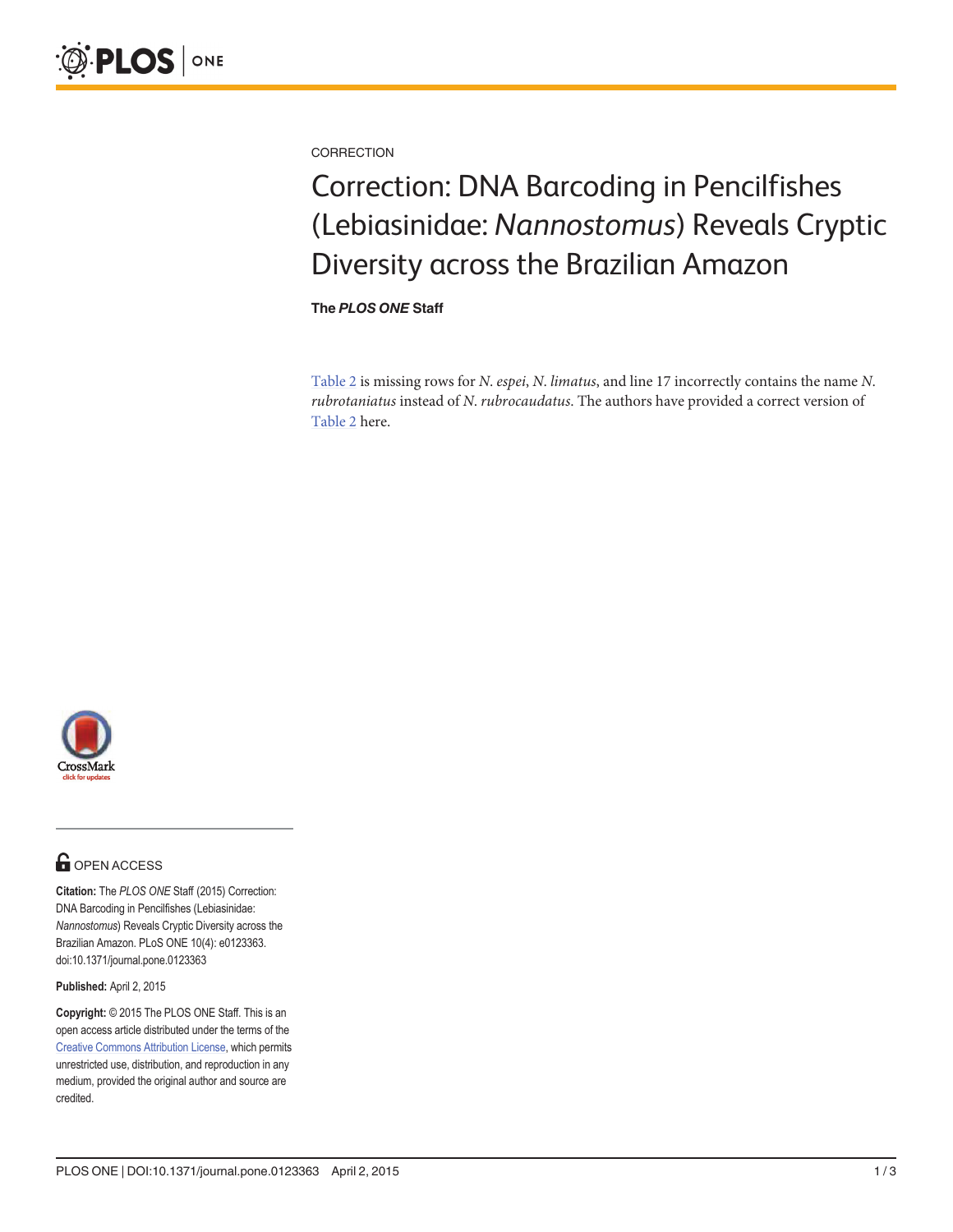<span id="page-1-0"></span>

|                                                         |       | 2        | S     | 4     | LO.   | 6                                                           | N     | $\infty$ | ၜ     | ۽     | Ξ     | $\frac{1}{2}$                                                                                                                 | $\frac{1}{2}$ | $\vec{a}$ | 15    | $\frac{6}{1}$ | ₽     | $\frac{8}{1}$ | ສ<br>e <sub>1</sub> | ন     | ೫     | ឌ     | $\boldsymbol{z}$ | 25    |       |
|---------------------------------------------------------|-------|----------|-------|-------|-------|-------------------------------------------------------------|-------|----------|-------|-------|-------|-------------------------------------------------------------------------------------------------------------------------------|---------------|-----------|-------|---------------|-------|---------------|---------------------|-------|-------|-------|------------------|-------|-------|
| 1. N. beckfordi                                         | 0,911 | 0,026    | 0,018 | 0,021 | 0,018 | 0,019                                                       | 0,019 | 0,017    | 0,019 | 0,019 | 0,017 | 0,020                                                                                                                         | 0,021         | 0,019     | 0,019 | 0,019         | 0,020 | 0,021         | 0,022               | 0,021 | 0,020 | 0,020 | 0,018            | 0,019 | 0,020 |
| 2. N. britskij                                          | 0,266 | 0,103    | 0,024 | 0,024 | 0,022 | 0,022                                                       | 0,023 | 0,022    | 0,023 | 0,022 | 0,026 | 0,025                                                                                                                         | 0,022         | 0,024     | 0,024 | 0,024         | 0,024 | 0,026         | 0,026               | 0,026 | 0,026 | 0,026 | 0.022<br>0.022   |       | 0,023 |
| 3. N. digrammus1                                        | 0,178 | 0,263    | 1,501 | 0,018 | 0,019 | 0,019                                                       | 0,019 | 0,018    | 0,018 | 0,018 | 0,021 | 0,018                                                                                                                         | 0,019         | 0,019     | 0,017 | 0,018         | 0,020 | 0,020         | 0,021               | 0,021 | 0,020 | 0,021 | 0,019<br>0,018   |       | 0,020 |
| 4. N. digrammus2                                        | 0,211 | 0,262    | 0,162 | 0,813 | 0,021 |                                                             | 0,019 | 0,020    | 0,020 | 0,018 | 0,021 | 0,022                                                                                                                         | 0,021         | 0,023     | 0,019 | 0,022         | 0,022 | 0,021         | 0,021               | 0,021 | 0,021 | 0,021 | 0,020<br>0,018   |       | 0,02  |
| 5. N. equest                                            | 0,170 | 0,216    | 0,184 | 0,216 | 0,557 |                                                             | 0,008 | 0,010    | 0,011 | 0,017 | 0,018 | 0,019                                                                                                                         | 0,021         | 0,020     | 0,018 | 0,018         | 0,020 | 0,021         | 0,023               | 0,020 | 0,022 | 0,022 | 0,018<br>0,018   |       | 0,019 |
| 6. N. eques2                                            | 0,177 | 0,227    | 0,188 | 0,196 | 0,048 |                                                             | 0,007 | 0,011    | 0,011 | 0,018 | 0,018 | 0,016                                                                                                                         | 0,020         | 0,020     | 0,018 | 0,016         | 0,019 | 0,020         | 0,022               | 0,020 | 0,021 | 0,021 | 0,018<br>0,017   |       | 0,019 |
| 7. N. eques3                                            | 0,186 | 0,226    | 0,191 | 0,191 | 0,041 |                                                             | 0,265 | 0,010    | 0,011 | 0,018 | 0,018 | 0,017                                                                                                                         | 0,021         | 0,020     | 0,018 | 0,017         | 0,019 | 0,021         | 0,022               | 0,021 | 0,023 | 0,023 | 0,017<br>0,018   |       | 0,019 |
| 8. N. eques4                                            | 0,159 | 0,214    | 0,186 | 0,207 | 0,066 |                                                             | 0,072 | 0,521    | 0,010 | 0,017 | 0,018 | 0,018                                                                                                                         | 0,020         | 0,021     | 0,019 | 0,018         | 0,018 | 0,022         | 0,023               | 0,020 | 0,021 | 0,022 | 0,018            | 0,018 | 0,018 |
| 9. N. eques5                                            | 0,171 | 0,232    | 0,174 | 0,182 | 0,077 |                                                             | 0,074 | 0,072    | 0,000 | 0,019 | 0,019 | 0,019                                                                                                                         | 0,020         | 0,021     | 0,018 | 0,018         | 0,020 | 0,020         | 0,022               | 0,021 | 0,021 | 0,023 | 0,019<br>0,017   |       | 0,020 |
| 10. N. espei                                            | 0,173 | 0,224    | 0,177 | 0,172 | 0,170 |                                                             | 0,180 | 0,167    | 0,191 | 0,000 | 0,018 | 0,017                                                                                                                         | 0,020         | 0,019     | 0,018 | 0,017         | 0,021 | 0,019         | 0,019               | 0,019 | 0,021 | 0,021 | 0,018            | 0,019 | 0,020 |
| 11. N. hamsoni                                          | 0,153 | 0,266    | 0,225 | 0,217 | 0,177 |                                                             | 0,182 | 0,182    | 0,190 | 0,172 | 0,000 | 0,020                                                                                                                         | 0,021         | 0,021     | 0,021 | 0,020         | 0,019 | 0,021         | 0,021               | 0,020 | 0,021 | 0,021 | 0,021<br>0,017   |       | 0,021 |
| 12. N. limatus                                          | 0,188 | 0,253    | 0,179 | 0,228 | 0,183 |                                                             | 0,168 | 0,172    | 0,192 | 0,145 | 0,193 | 0,115                                                                                                                         | 0,022         | 0,021     | 0,019 | 0,006         | 0,022 | 0,024         | 0,023               | 0,022 | 0,023 | 0,023 | 0,020<br>0,019   |       | 0,021 |
| 13. N. marginatus                                       | 0,214 | 0,241    | 0,189 | 0,215 | 0,217 |                                                             | 0,214 | 0,206    | 0,202 | 0,223 | 0,224 | 0,237                                                                                                                         | 1,252         | 0,016     | 0,021 | 0,021         | 0,015 | 0,022         | 0,022               | 0,023 | 0,019 | 0,020 | 0,021<br>0,021   |       | 0,022 |
| 14. N. mortenthaleri                                    | 0,186 | 0,258    | 0,188 | 0,228 | 0,196 |                                                             | 0,201 | 0,197    | 0,199 | 0,181 | 0,218 | 0,207                                                                                                                         | 0,126         | 0,000     | 0,021 | 0,021         | 0,015 | 0,024         | 0,022               | 0,023 | 0,023 | 0,022 | 0,021<br>0,022   |       | 0,021 |
| 15. N. marylinae                                        | 0,188 | 0,260    | 0,170 | 0,178 | 0,182 |                                                             | 0,182 | 0,188    | 0,178 | 0,176 | 0,207 | 0,197                                                                                                                         | 0,224         | 0,215     | 0,642 | 0,019         | 0,021 | 0,021         | 0,021               | 0,022 | 0,021 | 0,022 | 0,020<br>0,020   |       | 0,021 |
| 16. N. nitidus                                          | 0,183 | 0,245    | 0,178 | 0,219 | 0,173 |                                                             | 0,158 | 0,172    | 0,184 | 0,145 | 0,195 | 0,022                                                                                                                         | 0,229         | 0,208     | 0,190 | 0,881         | 0,021 | 0,023         | 0,024               | 0,022 | 0,023 | 0,023 | 0,020<br>0,019   |       | 0,020 |
| 17. N. rubrocaudatus                                    | 0,199 | 0,255    | 0,214 | 0,230 | 0,196 | 0,174<br>0,147<br>0,288<br>0,288<br>0,288<br>0,168<br>0,169 | 0,191 | 0,165    | 0,190 | 0,207 | 0,192 | 0,229                                                                                                                         | 0,130         | 0,123     | 0,225 | 0,225         | 0,000 | 0,023         | 0,025               | 0,023 | 0,023 | 0,022 | 0,021<br>0,021   |       | 0,022 |
| 18. N. trifasciatus 1                                   | 0,221 | 0,283    | 0,210 | 0,216 | 0,221 |                                                             | 0,218 | 0,229    | 0,214 | 0,192 | 0,211 | 0,255                                                                                                                         | 0,239         | 0,269     | 0,216 | 0,245         | 0,249 | 0,000         | 0,014               | 0,016 | 0,017 | 0,017 | 0,022<br>0,021   |       | 0,022 |
| 19. N. trifasciatus2                                    | 0,240 | $0,293*$ | 0,215 | 0,216 | 0,226 |                                                             | 0,232 | 0,233    | 0,228 | 0,189 | 0,213 | 0,247                                                                                                                         | 0,248         | 0,239     | 0,205 | 0,253         | 0,265 | 0,106         | 0,000               | 0,014 | 0,018 | 0,017 | 0,021<br>0,021   |       | 0,022 |
| 20. N. trifasciatus3                                    | 0,227 | 0,283    | 0,210 | 0,199 | 0,202 |                                                             | 0,208 | 0,207    | 0,214 | 0,190 | 0,207 | 0,225                                                                                                                         | 0,257         | 0,253     | 0,223 | 0,229         | 0,245 | 0,128         | 0,115               | 0,000 | 0,018 | 0,018 | 0,023<br>0,022   |       | 0,022 |
| 21. N. trifasciatus4                                    | 0,195 | 0,289    | 0,199 | 0,208 | 0,219 |                                                             | 0,231 | 0,199    | 0,214 | 0,210 | 0,211 | 0,238                                                                                                                         | 0,209         | 0,242     | 0,216 | 0,240         | 0,239 | 0,152         | 0,162               | 0,149 | 0,115 | 0,009 | 0,023<br>0,023   |       | 0,024 |
| 22. N. trifasciatus5                                    | 0,209 | 0,286    | 0,204 | 0,212 | 0,231 |                                                             | 0,240 | 0,213    | 0,238 | 0,213 | 0,211 | 0,234                                                                                                                         | 0,217         | 0,240     | 0,234 | 0,238         | 0,235 | 0,153         | 0,140               | 0,148 | 0,050 | 0,335 | 0,022<br>0,022   |       | 0,023 |
| 23. N. unifasciatus1                                    | 0,162 | 0,237    | 0,192 | 0,183 | 0,178 |                                                             | 0,173 | 0,160    | 0,166 | 0,174 | 0,162 | 0,188                                                                                                                         | 0,226         | 0,226     | 0,210 | 0,187         | 0,206 | 0,224         | 0,224               | 0,230 | 0,233 | 0,226 | 0,715            | 0,015 | 0,015 |
| 24. N. unifasciatus2                                    | 0,183 | 0,239    | 0,199 | 0,205 | 0,184 |                                                             | 0,176 | 0,178    | 0,189 | 0,190 | 0,203 | 0,194                                                                                                                         | 0,222         | 0,211     | 0,203 | 0,192         | 0,214 | 0,233         | 0,226               | 0,247 | 0,244 | 0,236 | 0,579<br>0,125   |       | 0,008 |
| 25. N. unifasciatus3                                    | 0,188 | 0,245    | 0,213 | 0,205 | 0,187 | 0,184                                                       | 0,188 | 0,185    | 0,195 | 0,194 | 0,211 | 0,206                                                                                                                         | 0,237         | 0,221     | 0,212 | 0,199         | 0,232 | 0,235         | 0,229               | 0,234 | 0,252 | 0,245 | 0,046<br>0,124   |       | 0,931 |
| Painvise congeneric divergence is denoted by the nu     |       |          |       |       |       |                                                             |       |          |       |       |       | mber of base substitutions per site between species (below diagonal) with their corresponding standard error (above diagonal) |               |           |       |               |       |               |                     |       |       |       |                  |       |       |
| Complete deletion of all codon positions (1st, 2nd, 3rd |       |          |       |       |       |                                                             |       |          |       |       |       | and noncoding) was employed in this analysis                                                                                  |               |           |       |               |       |               |                     |       |       |       |                  |       |       |

Table 2. Estimates of pairwise genetic distance between Nannostomus species under the Kimura 2- parameter (K2P) model. [Table](#page-0-0) 2. Estimates of pairwise genetic distance between Nannostomus species under the Kimura 2- parameter (K2P) model.

\*\*Small congeneric K2P distance. \*\*Small congeneric K2P distance.

Mean conspecific divergences (%) are listed on the diagonal in bold italics.

Mean conspecific divergences (%) are listed on the diagonal in bold italics.

doi:10.1371/journal.pone.0123363.t001 doi:10.1371/journal.pone.0123363.t001

\*Large congeneric K2P distance;

\*Large congeneric K2P distance;